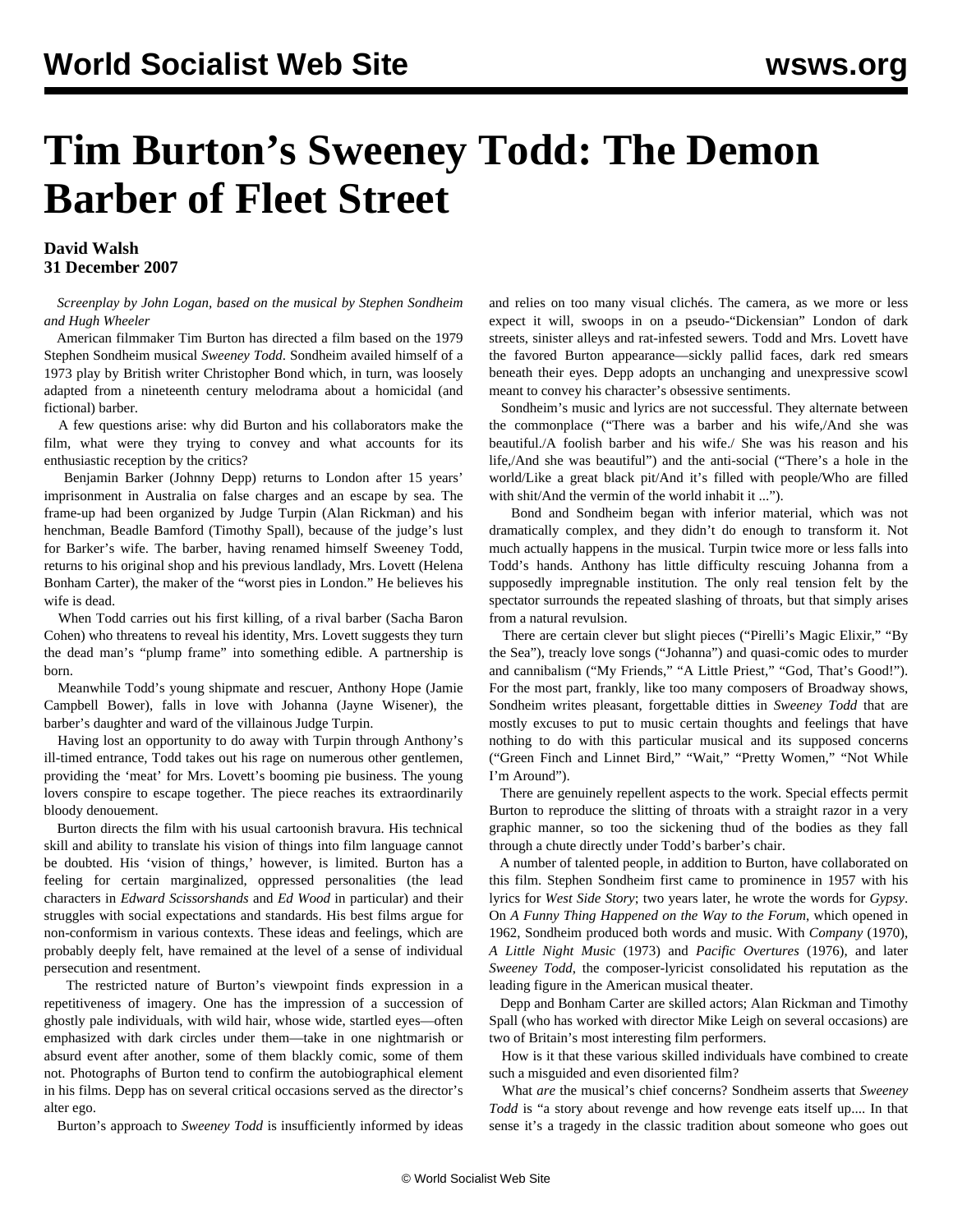for revenge and ends up destroying himself."

 This is not, however, what actually occurs. Todd, in fact, has been eaten up by the time we encounter him; he is already thoroughly destroyed. The musical is one-dimensional as a result. Its unpleasant function is to recount and derive some entertainment out of the barber's destruction of *others*.

 Additional claims are made for *Sweeney Todd* by the new film's creators. One of the producers, Walter Parkes, argues that the story "combines our most violent impulses with our most tender. It is from the collision of these qualities that it derives its overwhelming power." Screenwriter John Logan (*The Aviator*, *Gladiator*, *The Last Samurai*) suggests that at heart *Sweeney Todd* is "a very passionate, dark love story." Tim Burton observes, "There's something very sad and haunting and emotional and delusional about that kind of a character [Todd]. That's why they [Todd and Mrs. Lovett] make such a perfect couple, really. It's a relationship movie."

 However, few of the relationships in the film are developed in an artistic or compelling way. They are largely excuses for the musical interludes and the gore. We are expected to take on faith, for example, Todd's undying love for his wife, but we see no real evidence of it. And he's not moved to any course of action by the fate of his daughter. The latter's connection with Anthony is as insubstantial as one encounters in the flimsiest Hollywood effort. Todd and Mrs. Lovett threaten to have moments of genuine contact, but very little emerges.

 Burton's *Sweeney Todd* functions like too many of our current cultural products. On the one hand, it offers murder, rape, incest, cannibalism, fountains of blood and various other sensations; and, on the other, it pays tribute officially, so to speak, to a belief in undying love and "relationships."

 Burton perhaps wants to make a piece of *grand guignol*; he speaks of his affection for the Hammer films made in Britain, for the horror films produced by Universal with Boris Karloff, Lon Chaney and Peter Lorre. Of course, none of those films swam in blood like this one, and not merely because of the censor's presence.

 Burton is not naïve enough to make a Hammer film or a Karloff horror production, but neither has he established a sufficient separation between himself and these genres. The film's mood swings from campy to sentimental to depraved without registering deeply in any of the various modes. The spectator feels that the orgy of bloodletting is the line of least resistance for filmmakers who lack a strong sense of where their work should go.

 Unhappily, as is the case too often these days, cheap misanthropy, most of it inherited from Sondheim, fills much of the void. We have already noted the film's opening lines, "There's a hole in the world/Like a great black pit," etc.

 Todd later sings, "No, we all deserve to die!/Even you, Mrs. Lovett,/Even I./Because the lives of the wicked should be/Made brief./For the rest of us, death/Will be a relief./We all deserve to die!"

 There is not much logic to Todd's universal loathing. He has been wronged by the actions of a single corrupt judge and his accomplice. Why he should pass judgment on the entire human race is never adequately explained.

 Even a serial killer can inspire great art, e.g., Berg's *Lulu* (in which Jack the Ripper features prominently). However, such a presence must have received a powerful artistic working over, and either convey the horror of the slayings or distance them strongly in some fashion (in comedy) to make a definite point about the human condition. Nothing is more difficult than for one individual to kill another, or more damaging. Too often in the present work, the audience is invited to laugh at the most degrading aspects of murder.

 *Sweeney Todd*'s fashionable bleakness and essential emptiness struck some at the time of its first presentation on Broadway in 1979. Walter Kerr, longtime theater critic for the *New York Times*, came from a sufficiently old school to raise questions.

 In a comment published March 11, 1979 ("Is 'Sweeney' on target?"), Kerr wrote, "Yet with so much to occupy our eyes and ears, and so much to respect, there is an uncomfortable void in the evening, to my mind a most serious one. The story, as told, leaves us restive and unabsorbed. It also leaves us puzzled as to why its creators went to so much trouble to tell it."

 After noting Todd's conclusion that "all men are vermin" who should be exterminated, Kerr continued, "we are forced to ask ourselves: what is this musical *about*?" Kerr observed that certain lines seemed to suggest "the beginnings of a Brechtian parable ... Todd's particular industry is justified because all men engage in it. But the analogy doesn't work; we haven't really been watching others behave in this fashion, haven't concerned ourselves with a social structure erected upon it." Entirely true.

 There is, in fact, no basis for claiming that *Sweeney Todd*'s "major dramatic, if not musical, precursor is Kurt Weill and Bertolt Brecht's *Threepenny Opera*," as one of our current critics does.

 *The Threepenny Opera* (1928) is a great satire, a scathing critique of bourgeois law and morality in particular. Its lead character, Macheath, a thief and murderer, wears kid gloves and counts the chief of police among his closest friends. Another leading figure, Jonathan Jeremiah Peachum, operates a network of professional beggars who prey on human sympathy. Peachum's crime, Brecht explained, "consists in his conception of the world ... yet he is only following the 'trend of the times' when he regards misery as a commodity."

 Brecht and his collaborators, Elisabeth Hauptmann and others, in particular scorn appeals to morality and virtue under conditions where economic life remains irrational. Not the wickedness of humankind but the conditions in which it is forced to live account for evil deeds. As Peachum sings, "To be a good man—what a nice idea!/But there's the little problem of subsistence." Macheath, in one of the piece's most famous numbers, adds his voice, "Now all you gentlemen who wish to lead us/Who teach us to desist from mortal sin/Your prior obligation is to feed us:/When we've had lunch, your preaching can begin."

 The 'Brechtian element' in *Sweeney Todd* is incidental, undeveloped and, as Kerr noted, "pretentious." The bits of superficial radicalism associated with the character of Judge Turpin are unconvincing.

 Furthermore, of course, Weill's score for *The Threepenny Opera* is a masterpiece. It is one of the greatest examples of modern, popular music produced with urgency, beauty and humor.

 *Sweeney Todd*'s enthusiastic reception by most of the critics is a troubling phenomenon. One of the strongest responses was registered by the current *New York Times* film critic, A.O. Scott, who tells us that the film "is as dark and terrifying as any motion picture in recent memory, not excluding the bloody installments in the 'Saw' franchise.... It is cruel in its effects and radical in its misanthropy, expressing a breathtakingly, rigorously pessimistic view of human nature. It is also something close to a masterpiece, a work of extreme—I am tempted to say evil—genius."

 He adds later: "It may seem strange that I am praising a work of such unremitting savagery. I confess that I'm a little startled myself, but it's been a long time since a movie gave me nightmares. And the unsettling power of 'Sweeney Todd' comes above all from its bracing refusal of any sentimental consolation, from Mr. Burton's willingness to push the most dreadful implications of Mr. Sondheim's story to their blackest conclusions."

 Scott's reference to his being "startled" by his own praise for "a work of such unremitting savagery" is an honest one. He is the only critic to make that admission. The problem is that he didn't go farther and examine his response.

 What accounts for the distance between the reactions of Kerr and Scott? Leaving everything else aside, above all, social and historical changes.